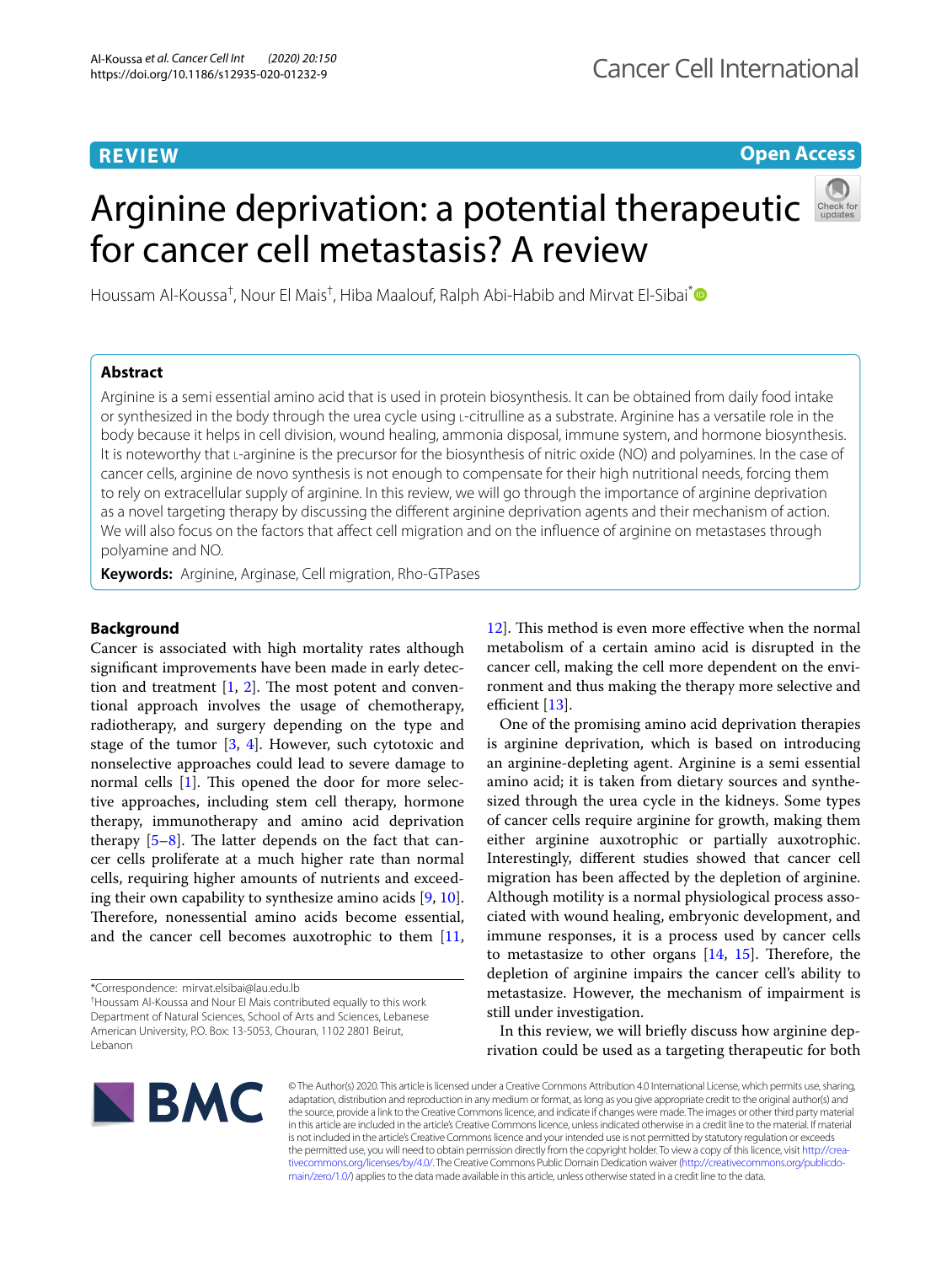arginine auxotrophic and partially auxotrophic types of cancer. Moreover, we will give examples of the diferent types of arginine deprivation agents and their mechanism of action. Then, we will introduce the role of arginine deprivation in efecting cell migration through NO and polyamines. Finally, we will discuss other factors coordinating motility along with the role of RhoA, Rac1, and Cdc42 in invasion, focal adhesions formation and cell motility.

### **Arginine**

Arginine is considered a non-essential amino acid since the cell is capable of synthesizing its own arginine. However, when it is under catabolic stress, it relies heavily on acquiring arginine from the environment, making arginine "conditionally" essential  $[13, 16]$  $[13, 16]$  $[13, 16]$  $[13, 16]$ . The synthesis of arginine is done through the urea cycle, which normally takes place in the kidney. The de novo synthesis of arginine includes the conversion of *L*-citrulline, by arginosuccinate synthetase (ASS1) and arginosuccinate lyase (ASL), to arginine  $[13]$  $[13]$  $[13]$ . Consequently, the addition of l-citrulline to arginine deprived cancer cells could rescue the cells and increase the fux of its urea cycle [[17](#page-5-9)[–19](#page-5-10)]. This is accomplished by the ASS1 enzyme that catalyzes the conversion of l-citrulline and aspartic acid to arginosuccinate, which is then converted by ASL to L-arginine and fumaric acid. l-ornithine could also be a substrate to produce arginine through its conversion by ornithine transcarbamylase (OCT). Some tumors have their arginine metabolizing enzymes downregulated, preventing them from producing arginine from available substrates and making them arginine auxotrophic [\[20](#page-5-11)[–22\]](#page-5-12).

#### **Arginine depriving agents**

One of the frst arginine deprivation agents to be synthesized was arginine deaminase (ADI), which metabolizes arginine, preventing cells in culture from growing [[23\]](#page-5-13). However, it had limitations such as it is only effective on cancer cells lacking the ASS1 enzyme, it has low serum half-life, and it is highly immunogenic [\[24](#page-5-14), [25\]](#page-5-15). To address such problems, polyethylene glycol (PEG) was attached to it, and it was given in high doses to increase efficiency  $[13, 23]$  $[13, 23]$  $[13, 23]$  $[13, 23]$ .

Synthesized human Arginase 1 (HuArgI) is another arginine deprivation agent that was used to target arginine in auxotrophic cancer cell lines. However, due to its limitations, it was enhanced by adding PEG and substituting  $Mn^{2+}$  with  $Co^{2+}$  to become HuArgI (Co)-PEG5000, which lasts longer in serum, has an improved catalytic activity and is less exposed to the immune system [\[17,](#page-5-9) [26](#page-5-16), [27\]](#page-5-17).

#### **Implication of arginine deprivation on cancer therapy**

If the cells were not rescued upon adding *L*-citrulline after arginine depletion, then the cells exhibit arginine auxotroph. For example, *L*-citrulline failed to rescue ovarian cancer cell lines, SKOV3 and PA1, from cytotoxicity after arginine deprivation. Thus, those cell lines are completely auxotrophic to arginine. However, CaOV3, a third ovarian cancer cell line, was rescued upon the addition of *L*-citrulline, making this cell line a partially auxotrophic one [[17\]](#page-5-9). Similarly, in the case of pancreatic cancer cells some cell lines were rescued when L-citrulline was added to them while others were not [\[17](#page-5-9), [28\]](#page-5-18). Moreover, in the case of colorectal cancer, all the tested cell lines, including Caco-2, were rescued when adding *L*-citrulline, making them partial auxotrophic [\[29](#page-5-19)].

Depriving cancer cells from arginine does not only have a cytotoxic efect but also induces cell cycle arrest in some types of cancer cells. Cell cycle analysis was done on the surviving population of ovarian and pancreatic cancer cells to examine the efect of arginine deprivation on the cell cycle. Upon the addition of HuArgI (Co)-PEG5000 to several ovarian and pancreatic cancer cell lines, results showed that there was a cell cycle arrest at G0/G1 after 48 h and 72 h of treatment, respectively [[17,](#page-5-9) [28\]](#page-5-18). Results also demonstrated a decrease in the number of cells present at the S and G2 phase, showing that arginine caused cell cycle arrest to the surviving ovarian cancer cells [[17\]](#page-5-9).

Diferent types of tumors undergo diferent mechanisms of cell death when deprived from arginine. Some tumors like acute lymphoblastic leukemia (ALL) and hepatocellular carcinoma exhibit cell death by apoptosis while other types of cancer cells like ovarian, pancreatic, acute myeloid leukemia (AML), and glioblastoma multiforme (GBM) showed a caspase-independent, non-apoptotic cell death  $[17, 18, 28, 30]$  $[17, 18, 28, 30]$  $[17, 18, 28, 30]$  $[17, 18, 28, 30]$  $[17, 18, 28, 30]$  $[17, 18, 28, 30]$  $[17, 18, 28, 30]$  $[17, 18, 28, 30]$ . The latter is a process known as autophagy, which is when the cell degrades itself to form missing nutrients in response to starvation. Thus, this process is the first protective mechanism against cell death, yet on the long term it results in non-apoptotic death [[17](#page-5-9), [19,](#page-5-10) [31\]](#page-5-22). Chloroquine (CQ), an autophagy inhibitor, was added to ovarian, pancreatic, AML, and GBM cells when treated with HuArgI (CO) PEG-5000. As expected, autophagy was inhibited and the drug's cytotoxicity decreased, indicating that the cells were dying after treatment by autophagy. Moreover, there were no caspase activation and no loss in the membrane integrity, proving that cell death was not due to apoptosis [\[17,](#page-5-9) [28](#page-5-18)].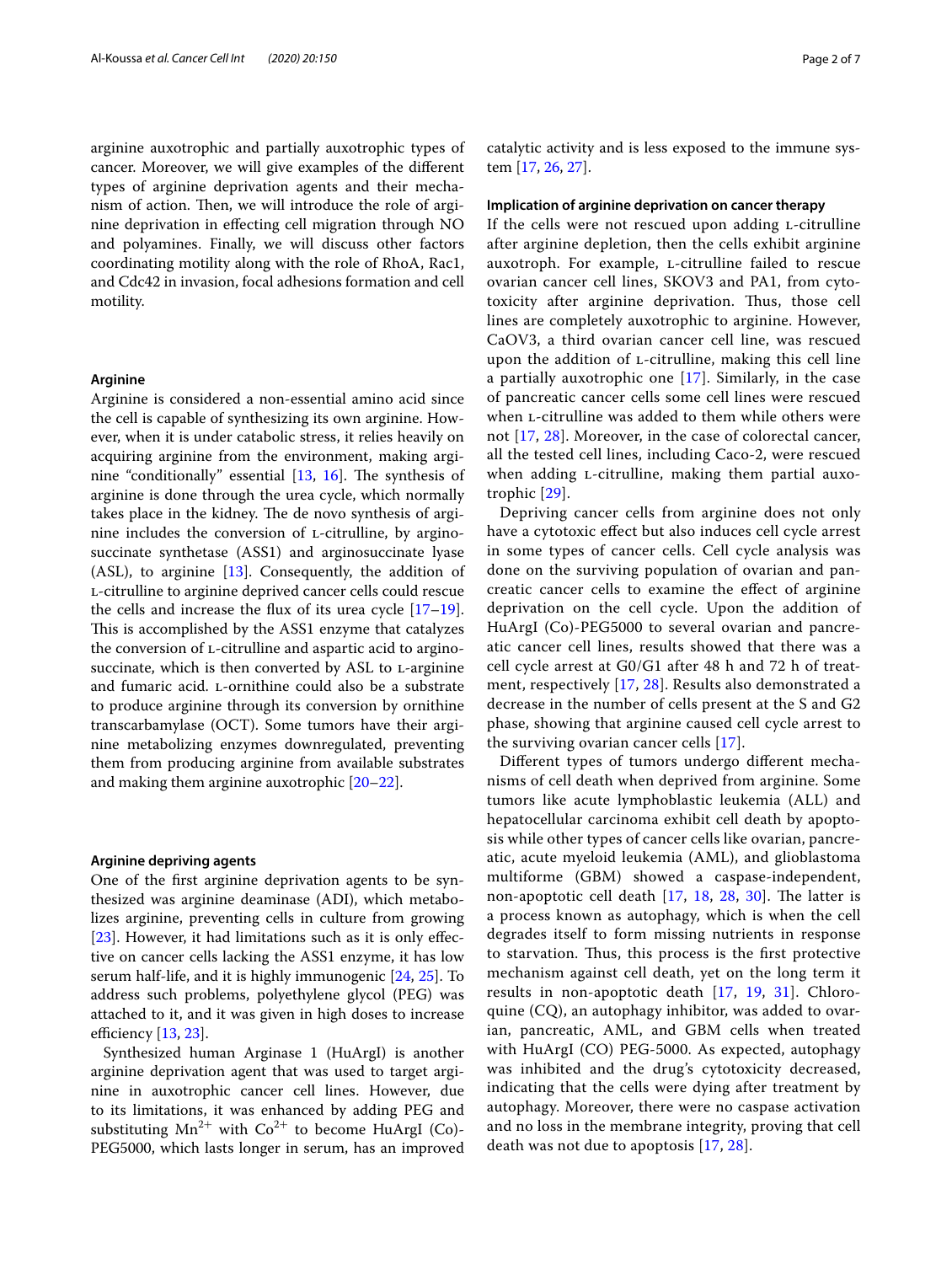## **The efects of arginine deprivation on cell migration and invasion**

After highlighting the role of arginine depletion on cell viability, it is important to look at its efect on cell migration. The enzyme ASS1 is important in the synthesis of arginine de novo by the cell. The absence or presence of ASS1 diferentiate the cancer cell lines into arginine complete auxotrophic or partial auxotrophic, respectively [\[17,](#page-5-9) [18](#page-5-20), [28,](#page-5-18) [30](#page-5-21)]. A previous study proved that ASS1 is expressed in human gastric cancer cell lines and its suppression efficiently hinders gastric cancer cell lines metastatic capabilities in vitro and in vivo. Moreover, this study indicated that when the levels of arginine drops, and it is accompanied with silencing the expression of ASS1, gastric cancer cell lines migration capability got hindered [\[32\]](#page-5-23). In another study, a western blot was performed on colon cancer Caco-2 cell line, showing a decrease in the level of ASS1 expression after the cells were deprived from arginine by HuArgI (Co)-PEG 5000. However, the levels of ASS1 expression were restored with the addition of  $L$ -citrulline [\[29](#page-5-19)]. This indicates that ASS1 expression and arginine concentration play a crucial role in cancer metastasis.

Arginine dependent migration requires arginine to be metabolized by two major enzymes, arginase 1 (Arg1) and nitric oxide synthase (NOS). The latter metabolizes arginine to NO and citrulline [[33\]](#page-5-24). During the process

of wound healing, the levels of NO elevate, promoting cell migration and proliferation [[34](#page-5-25), [35\]](#page-5-26). In case of arginine dependent cell migration, L-arginine is converted to *L*-citrulline and NO. This NO activates Focal adhesion kinase (FAK) signaling cascade, which internalizes integrin and regulates focal adhesion (FA) assembly and disassembly (Figs.  $1$  and  $2$ ). Thus, when arginine was depleted from the environment using HuArgI(Co)-PEG5000, the wound healing assay results showed a decrease in the colorectal cancer cells' migration capability. However, when *L*-citrulline was added with the treatment, the rate of cell migration was restored [\[29](#page-5-19)]. Moreover, in another study, normal intestinal cells were supplied with NOS inhibitors, which resulted in a decrease in cell migration. However, when NOS was added in the presence of arginine and NO secondary messenger in post-injury intestinal epithelial cells, cell migration was directly stimulated  $[36, 37]$  $[36, 37]$  $[36, 37]$  $[36, 37]$ . This finding was supported by several studies done on other epithelial cell types [[37\]](#page-5-28).

Depriving the cell from arginine also plays a role in decreasing the cell's capability in adhering to the ECM; this was observed in cell adhesion assay done on Caco-2 cells. For the cell to adhere and migrate properly, an interaction between FA molecules and actin cytoskeleton is necessary in the presence of FAK [[38](#page-5-29)]. A study done on human intestinal epithelial cells showed that FAK plays a crucial role in inducing adhesion to the ECM

<span id="page-2-0"></span>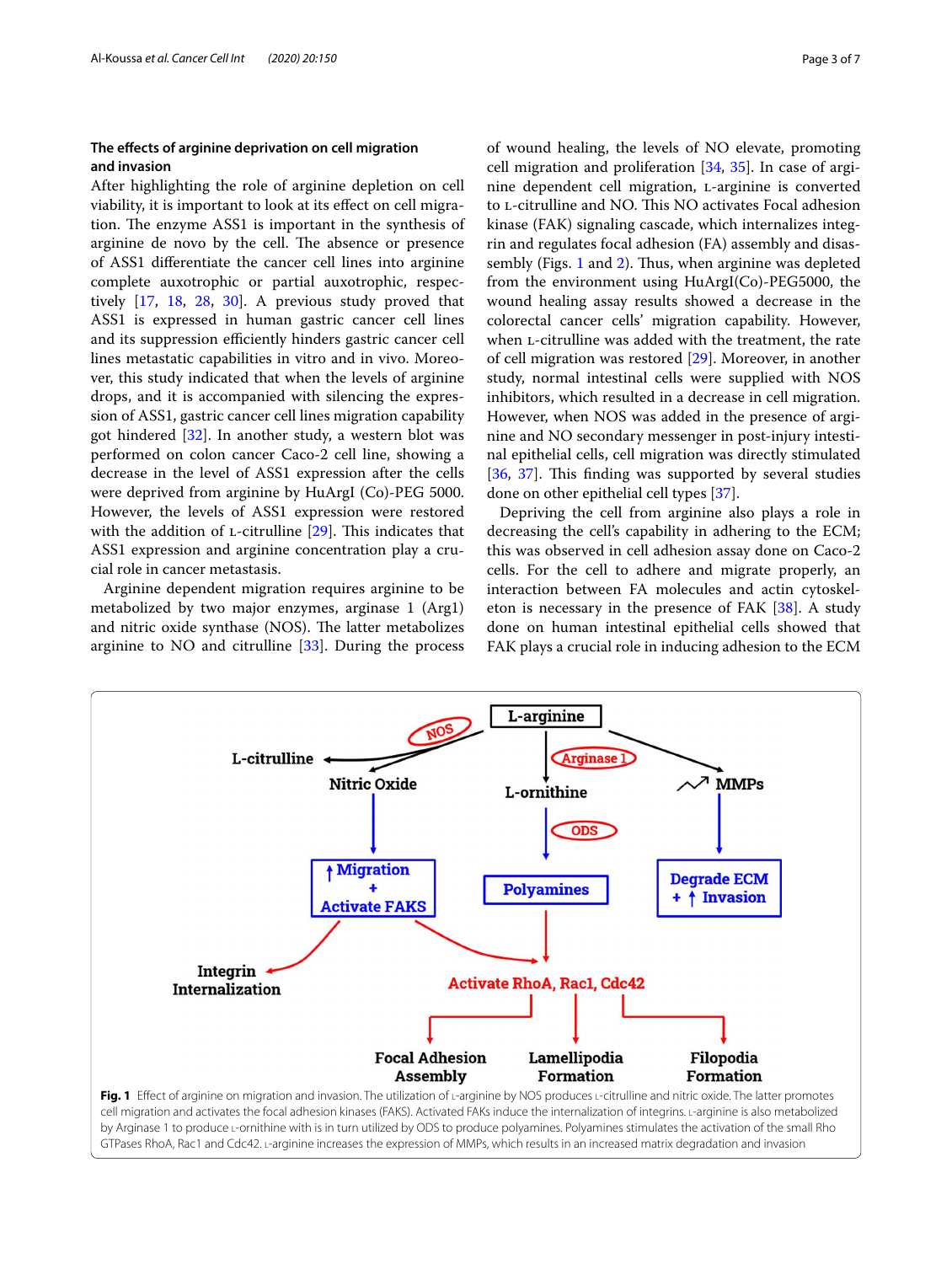

<span id="page-3-0"></span>[[39\]](#page-5-30). Moreover, when FAK was inhibited, cell migration got hindered by preventing the newly formed protrusion from getting fxed on the ECM [\[36](#page-5-27)]. Immunostaining analysis of FA structure of colorectal cancer cells revealed that the size of FA appears to be smaller after arginine deprivation. Hence, the latter hindered the maturation of FAs, impairing cellular adhesion [[29\]](#page-5-19). Other studies showed that NO and arginine increase FAK phosphorylation with arginine being the main contributor [[35,](#page-5-26) [36](#page-5-27)].

In addition to NOS, the intracellular Arg1 enzyme also utilizes arginine. It converts arginine to ornithine, which is the precursor of polyamines. One of the enzymes used in polyamine biosynthesis is ornithine decarboxylase (ODC). Polyamine is required during cell migration for forming lamellipodia, stress fbers, and integrin subunit a1. It also increases the K+ channel mediated  $Ca^{2+}$  influx and aids FAK in inducing paxillin phosphorylation [\[32](#page-5-23), [39–](#page-5-30)[42](#page-5-31)]. Targeted inhibition of ODC was correlated with abnormal morphology of actin-cytoskeleton of metastatic cells during migration. Moreover, exogenous supply of polyamine putrescine was able to restore cellular morphology and migration capabilities [\[36,](#page-5-27) [43,](#page-5-32) [44](#page-5-33)]. A study suggested that Arg1 could be a prognostic biomarker for hepatocellular carcinoma (HCC) patients because higher levels of Arg1 was associated with aggressive tumor growth, higher levels of alanine, aminotransferase, and glutamyltranferase. Overexpression of Arg1 signifcantly increased cell migration while knocking down Arg1 reduced cell migration when tested on Huh7, liver cell, in vitro [[45\]](#page-5-34).

Depriving the cell from arginine also decreases the cells' capability to break through the ECM and invade. For the cancer cell to remodel the ECM and facilitate invasion, it utilizes matrix metalloproteinases (MMPs), a family of extracellular zinc-dependent proteinases. They can degrade the ECM macromolecules, removing the physical barrier that is stopping the tumor cells from invasion [[46,](#page-5-35) [47](#page-5-36)]. MMPs are numerous and produced in their inactive state, so they require proteolytic remodeling to become active. These enzymes can adjust signals and physiological processes to establish molecular communication between the tumor cells and the host tissue stroma [\[47](#page-5-36), [48\]](#page-5-37). Invasion assay results showed that arginine depletion hindered the colorectal cancer cells' invasive capability. These results were supported by western blots done for MMP2 and MMP9. The blots indicated a signifcant decrease in MMP expression levels when the cells were treated with HuArgI(Co)-PEG5000 [[29\]](#page-5-19) (Fig. [1\)](#page-2-0). Another study done on hepatocellular carcinoma cells Huh7 showed that overexpression and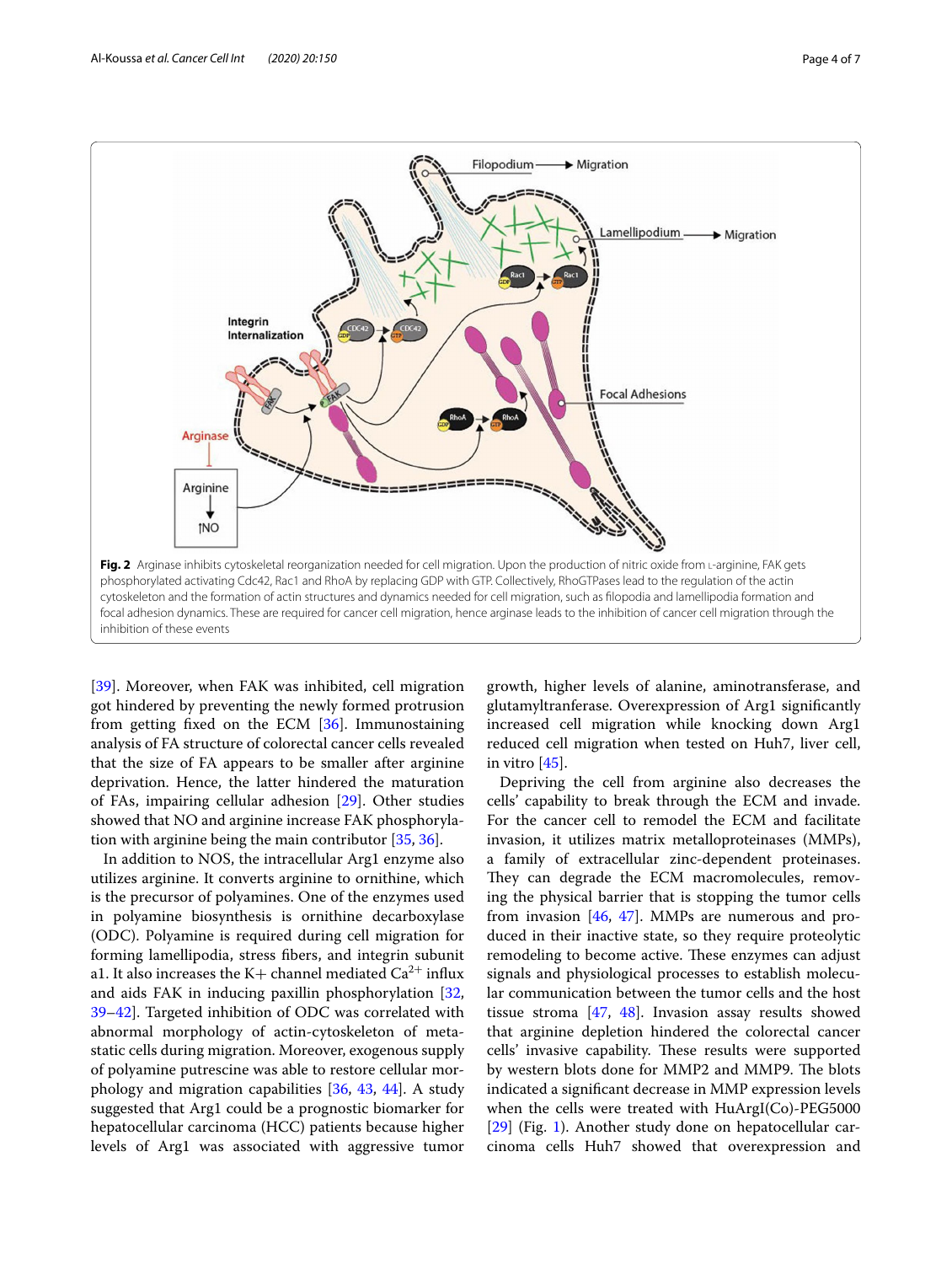downregulation of Arg1 enhances and hinders the Huh7 invasive capabilities, respectively. The study also introduced the role of Arg1 as a crucial element in promoting cell migration and invasion through enhancing the epithelial-to-mesenchymal transition [[45\]](#page-5-34).

Diferent regulatory signals, at the leading and trailing ends of the cell, work on mediating cell migration [\[48](#page-5-37)]. These signals include Rho GTPases, PI3K, integrins and microtubules, whose interlink and positive feedback loops regulate cell polarity  $[41, 49, 50]$  $[41, 49, 50]$  $[41, 49, 50]$  $[41, 49, 50]$  $[41, 49, 50]$  $[41, 49, 50]$ . The most significant Rho GTPases are RhoA, Rac1 and Cdc42 that regulate cell adhesion, migration, and invasion. Moreover, they also play an important role in regulating intracellular junctions and cell to ECM interactions [[51–](#page-5-41)[55\]](#page-6-0). When polyamine is depleted, all three Rho-GTPases' functions (RhoA, Rac1, and Cdc42) are afected, which in turn afects cell migration (Figs. [1](#page-2-0) and [2](#page-3-0)). RhoA assembles focal adhesions, Cdc42 regulates the formation of flopodia, and Rac1 regulates the formation of lamellipodia [[51,](#page-5-41) [53–](#page-5-42)[55\]](#page-6-0). Arginine depletion hinders the activation of RhoA in colorectal cancer cells which was evident by fuorescence energy transfer (FRET) using a CFP/YPF biosensor [[29\]](#page-5-19). In another study, NO was shown to stimulate Cdc42 and Rac1, which activate Hypoxia-inducible factor 1 (HIF-1) that promotes macrophage migration [\[56](#page-6-1)]. Moreover, a study reported that an increase in NO levels cause an increase in pancreatic cancer cells invasiveness through RhoA activation [[35,](#page-5-26) [57\]](#page-6-2) (Fig. [2\)](#page-3-0).

## **Conclusion**

Many malignant tumors featured high metabolic demand for specific amino acids to meet their rapid growth. Thus, amino acid deprivation is a novel therapy with arginine as a major target. Arginine is known to be a nutritionally essential amino acid with the ability to regulate cell activities and infuence cancer cell's vitality, motility, adhesion, and invasion. Numerous clinical investigations are being held in order to fully grasp the efficiency of arginine deprivation as a therapy to target arginine auxotrophic tumors.

Previous studies showed that arginine is converted by the cell to NO and polyamines that contribute to cell migration. However, the precise role of polyamines and NO are still poorly understood. Hence, further studies should be conducted to enhance our knowledge regarding the complex mechanisms that regulate NO's and polyamines' roles in tumor progression. Moreover, more studies should focus on the efect of arginine deprivation on other aspects including the function of peptidylarginine deiminases (PAD). Further studies should be done in order to investigate the relation between arginine deprived, PAD inhibition, and cell death. PAD isotypes are transcriptional co-regulators for various factors, including P53 and tumor growth gene erythropoietin (EPO). It is shown in many types of cancer cells that levels of PAD are elevated, and downregulating PAD hinders cancer cell's migration and proliferation capabilities [[58](#page-6-3), [59\]](#page-6-4). Thus, it would be interesting to study the effect of arginine depletion on PAD's activation in arginine auxotrophic cancer cells.

#### **Abbreviations**

ADI: Arginine deaminase; ASL: Arginosuccinate lyase; ASS1: Arginosuccinate synthase-1; Co: Cobalt; CRC: Colorectal cancer; ECM: Extracellular matrix; EPO: Erythropoietin; FA: Focal adhesions; FAK: Focal adhesion kinases; GBM: Glioblastoma multiforme; HuArgl: Human L-arginase; MMP: Matrix metalloproteinase; NO: Nitric oxide; NOS: Nitric oxide synthase; OCT: Ornithine transcarbamylase; PAD: Peptidylarginine deiminase; PEG: Polyethylene glycol.

## **Acknowledgements**

The work is supported by the Lebanese American University.

#### **Authors' contributions**

HAK, NEM and HM performed the literature review, wrote the review and helped with the revisions. MES and RAH wrote and edited the manuscript. All authors read and approved the fnal manuscript.

#### **Funding**

The work is supported by the Lebanese American University.

## **Availability of data and materials**

Not applicable.

#### **Ethics approval and consent to participate** Not applicable.

#### **Consent for publication** Not applicable.

#### **Competing interests**

The authors declare the absence of any competing interests.

Received: 29 January 2020 Accepted: 23 April 2020 Published online: 06 May 2020

#### **References**

- <span id="page-4-0"></span>1. Al Hageh C, Al Assaad M, El Masri Z, Samaan N, El-Sibai M, Khalil C, Khnayzer RS. A long-lived cuprous bis-phenanthroline complex for the photodynamic therapy of cancer. Dalton Trans. 2018;47(14):4959–67.
- <span id="page-4-1"></span>2. Taitt HE. Global trends and prostate cancer: a review of incidence, detection, and mortality as infuenced by race, ethnicity, and geographic location. Am J Men's Health. 2018;12(6):1807–23.
- <span id="page-4-2"></span>3. Abou-Antoun TJ, Hale JS, Lathia JD, Dombrowski SM. Brain cancer stem cells in adults and children: cell biology and therapeutic implications. Neurotherapeutics. 2017;14(2):372–84.
- <span id="page-4-3"></span>4. Saad A, Der-Nigoghossian CA, Njeim R, Sakr R, Salameh P, Massoud M. Prescription errors with chemotherapy: quality improvement through standardized order templates. Asian Pac J Cancer Prev. 2016;17(4):2329–36.
- <span id="page-4-4"></span>5. Abdallah MS, Kennedy CR, Stephan JS, Khalil PA, Mroueh M, Eid AA, Faour WH. Transforming growth factor-β1 and phosphatases modulate COX-2 protein expression and TAU phosphorylation in cultured immortalized podocytes. Infamm Res. 2018;67(2):191–201.
- 6. Abou-Antoun TJ, Nazarian J, Ghanem A, Vukmanovic S, Sandler AD. Molecular and functional analysis of anchorage independent, treatmentevasive neuroblastoma tumorspheres with enhanced malignant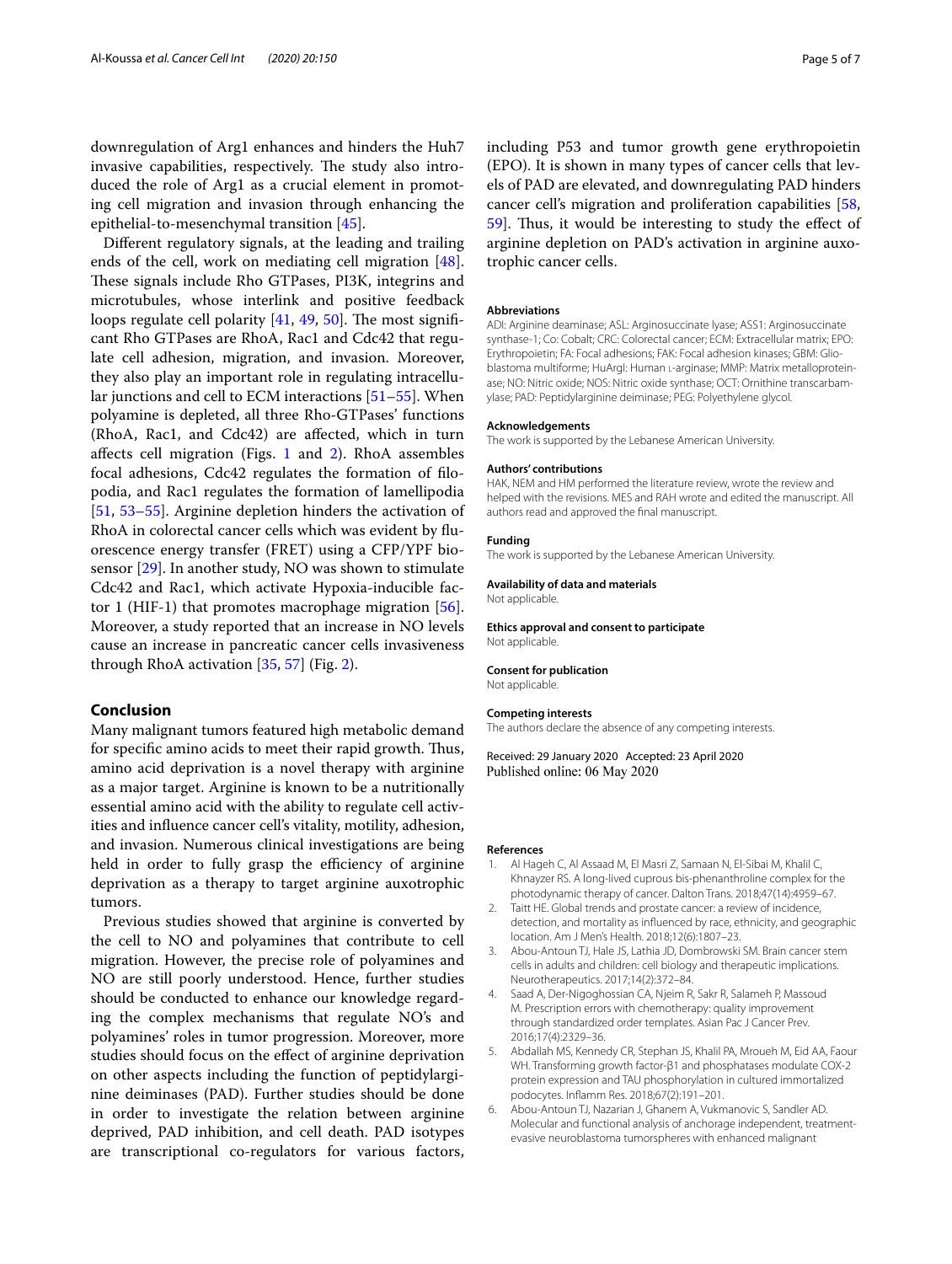properties: a possible explanation for radio-therapy resistance. PLoS ONE. 2018;13(1):e0189711.

- 7. El-Amm J, Aragon-Ching JB. Targeting bone metastases in metastatic castration-resistant prostate cancer. Clin Med Insights Oncol. 2016. [https](https://doi.org/10.4137/CMO.Ss30751) [://doi.org/10.4137/CMO.Ss30751.](https://doi.org/10.4137/CMO.Ss30751)
- <span id="page-5-0"></span>8. Hellerstedt BA, Pienta KJ. The current state of hormonal therapy for prostate cancer. CA Cancer J Clin. 2002;52(3):154–79.
- <span id="page-5-1"></span>9. Al Hassan M, Fakhoury I, El Masri Z, Ghazale N, Dennaoui R, El Atat O, Kanaan A, El-Sibai M. Metformin treatment inhibits motility and invasion of glioblastoma cancer cells. Anal Cell Pathol. 2018. [https://doi.](https://doi.org/10.1155/2018/5917470) [org/10.1155/2018/5917470](https://doi.org/10.1155/2018/5917470).
- <span id="page-5-2"></span>10. Hanahan D, Weinberg RA. Hallmarks of cancer: the next generation. Cell. 2011;144(5):646–74.
- <span id="page-5-3"></span>11. Morris CR, Hamilton-Reeves J, Martindale RG, Sarav M, Ochoa Gautier JB. Acquired amino acid defciencies: a focus on arginine and glutamine. Nutr Clin Pract. 2017;32:30S–47S.
- <span id="page-5-4"></span>12. Fung MKL, Chan GC-F. Drug-induced amino acid deprivation as strategy for cancer therapy. J Hematol Oncol. 2017;10(1):144.
- <span id="page-5-5"></span>13. Fernandes H, Silva Teixeira C, Fernandes P, Ramos M, Cerqueira N. Amino acid deprivation using enzymes as a targeted therapy for cancer and viral infections. Expert Opin Ther Pat. 2017;27(3):283–97.
- <span id="page-5-6"></span>14. El-Sibai M, Pertz O, Pang H, Yip S-C, Lorenz M, Symons M, Condeelis JS, Hahn KM, Backer JM. RhoA/ROCK-mediated switching between Cdc42and Rac1-dependent protrusion in MTLn3 carcinoma cells. Exp Cell Res. 2008;314(7):1540–52.
- <span id="page-5-7"></span>15. Al-Dimassi S, Salloum G, Saykali B, Khoury O, Liu S, Leppla SH, Abi-Habib R, El-Sibai M. Targeting the MAP kinase pathway in astrocytoma cells using a recombinant anthrax lethal toxin as a way to inhibit cell motility and invasion. Int J Oncol. 2016;48(5):1913–20.
- <span id="page-5-8"></span>16. Savaraj N, You M, Wu C, Wangpaichitr M, Kuo MT, Feun LG. Arginine deprivation, autophagy, apoptosis (AAA) for the treatment of melanoma. Curr Mol Med. 2010;10(4):405–12.
- <span id="page-5-9"></span>17. Nasreddine G, El-Sibai M, Abi-Habib RJ. Cytotoxicity of [HuArgI (co)-PEG5000]-induced arginine deprivation to ovarian Cancer cells is autophagy dependent. Investig New Drugs. 2019;38:10–9.
- <span id="page-5-20"></span>18. Tanios R, Bekdash A, Kassab E, Stone E, Georgiou G, Frankel AE, Abi-Habib RJ. Human recombinant arginase I (Co)-PEG5000 [HuArgI (Co)-PEG5000]induced arginine depletion is selectively cytotoxic to human acute myeloid leukemia cells. Leuk Res. 2013;37(11):1565–71.
- <span id="page-5-10"></span>19. Glick D, Barth S, Macleod KF. Autophagy: cellular and molecular mechanisms. J Pathol. 2010;221(1):3–12.
- <span id="page-5-11"></span>20. Feun L, You M, Wu C, Kuo MT, Wangpaichitr M, Spector S, Savaraj N. Arginine deprivation as a targeted therapy for cancer. Curr Pharm Des. 2008;14(11):1049–57.
- 21. Shen L-J, Beloussow K, Shen W-C. Modulation of arginine metabolic pathways as the potential anti-tumor mechanism of recombinant arginine deiminase. Cancer Lett. 2006;231(1):30–5.
- <span id="page-5-12"></span>22. Feun LG, Kuo MT, Savaraj N. Arginine deprivation in cancer therapy. Curr Opin Clin Nutr Metab Care. 2015;18(1):78–82.
- <span id="page-5-13"></span>23. Lind DS. Arginine and cancer. J Nutr. 2004;134(10):2837S–41S.
- <span id="page-5-14"></span>24. Ensor CM, Holtsberg FW, Bomalaski JS, Clark MA. Pegylated arginine deiminase (ADI-SS PEG20, 000 mw) inhibits human melanomas and hepatocellular carcinomas in vitro and in vivo. Cancer Res. 2002;62(19):5443–50.
- <span id="page-5-15"></span>25. Qiu F, Chen Y-R, Liu X, Chu C-Y, Shen L-J, Xu J, Gaur S, Forman HJ, Zhang H, Zheng S. Arginine starvation impairs mitochondrial respiratory function in ASS1-defcient breast cancer cells. Sci Signal. 2014;7(319):ra31.
- <span id="page-5-16"></span>26. Harris JM, Chess RB. Efect of pegylation on pharmaceuticals. Nat Rev Drug Discov. 2003;2(3):214.
- <span id="page-5-17"></span>27. Glazer ES, Stone EM, Zhu C, Massey KL, Hamir AN, Curley SA. Bioengineered human arginase I with enhanced activity and stability controls hepatocellular and pancreatic carcinoma xenografts. Transl Oncol. 2011;4(3):138.
- <span id="page-5-18"></span>28. Khalil N, Abi-Habib RJ. [HuArgI (co)-PEG5000]-induced arginine deprivation leads to autophagy dependent cell death in pancreatic cancer cells. Investig New Drugs. 2019. <https://doi.org/10.1007/s10637-019-00883-4>.
- <span id="page-5-19"></span>29. Al-Koussa H, Al-Haddad M, Abi-Habib R, El-Sibai M. Human recombinant arginase I [HuArgI (Co)-PEG5000]-Induced arginine depletion inhibits colorectal cancer cell migration and invasion. Int J Mol Sci. 2019;20(23):6018.
- <span id="page-5-21"></span>30. Khoury O, Ghazale N, Stone E, El-Sibai M, Frankel AE, Abi-Habib RJ. Human recombinant arginase I (Co)-PEG5000 [HuArgI (Co)-PEG5000]-induced arginine depletion is selectively cytotoxic to human glioblastoma cells. J Neurooncol. 2015;122(1):75–85.
- <span id="page-5-22"></span>31. Mizushima N. Autophagy: process and function. Genes Dev. 2007;21(22):2861–73.
- <span id="page-5-23"></span>32. Shan Y-S, Hsu H-P, Lai M-D, Yen M-C, Chen W-C, Fang J-H, Weng T-Y, Chen Y-L. Argininosuccinate synthetase 1 suppression and arginine restriction inhibit cell migration in gastric cancer cell lines. Sci Rep. 2015;5:9783.
- <span id="page-5-24"></span>33. Ray RM, McCormack SA, Covington C, Viar MJ, Zheng Y, Johnson LR. The requirement for polyamines for intestinal epithelial cell migration is mediated through Rac1. J Biol Chem. 2003;278(15):13039–46.
- <span id="page-5-25"></span>34. Spitler R, Schwappacher R, Wu T, Kong X, Yokomori K, Pilz RB, Boss GR, Berns MW. Nitrosyl-cobinamide (NO-Cbi), a new nitric oxide donor, improves wound healing through cGMP/cGMP-dependent protein kinase. Cell Signal. 2013;25(12):2374–82.
- <span id="page-5-26"></span>35. Zhan R, He W, Wang F, Yao Z, Tan J, Xu R, Zhou J, Wang Y, Li H, Wu J. Nitric oxide promotes epidermal stem cell migration via cGMP-Rho GTPase signalling. Sci Rep. 2016;6:30687.
- <span id="page-5-27"></span>36. Rhoads J, Chen W, Gookin J, Wu G, Fu Q, Blikslager A, Rippe R, Argenzio R, Cance W, Weaver E. Arginine stimulates intestinal cell migration through a focal adhesion kinase dependent mechanism. Gut. 2004;53(4):514–22.
- <span id="page-5-28"></span>37. Noiri E, Peresleni T, Srivastava N, Weber P, Bahou WF, Peunova N, Goligorsky MS. Nitric oxide is necessary for a switch from stationary to locomoting phenotype in epithelial cells. Am J Physiol Cell Physiol. 1996;270(3):C794–802.
- <span id="page-5-29"></span>38. Case LB, Waterman CM. Integration of actin dynamics and cell adhesion by a three-dimensional, mechanosensitive molecular clutch. Nat Cell Biol. 2015;17(8):955.
- <span id="page-5-30"></span>39. Sanders MA, Basson MD. Collagen IV-dependent ERK activation in human Caco-2 intestinal epithelial cells requires focal adhesion kinase. J Biol Chem. 2000;275(48):38040–7.
- 40. Vandenberg CA. Integrins step up the pace of cell migration through polyamines and potassium channels. Proc Natl Acad Sci. 2008;105(20):7109–10.
- <span id="page-5-38"></span>41. Assémat E, Bazellières E, Pallesi-Pocachard E, Le Bivic A, Massey-Harroche D. Polarity complex proteins. Biochim Biophys Acta Biomembr. 2008;1778(3):614–30.
- <span id="page-5-31"></span>42. Riveline D, Thiagarajan R, Lehn J-M, Carlier M-F. Synthetic polyamines: new compounds specific to actin dynamics for mammalian cell and fission yeast. BioArchitecture. 2014;4(4–5):144–8.
- <span id="page-5-32"></span>43. Johnson DA, Fields C, Fallon A, Fitzgerald ME, Viar MJ, Johnson LR. Polyamine-dependent migration of retinal pigment epithelial cells. Invest Ophthalmol Vis Sci. 2002;43(4):1228–33.
- <span id="page-5-33"></span>44. Kucharzewska P, Welch JE, Svensson KJ, Belting M. Ornithine decarboxylase and extracellular polyamines regulate microvascular sprouting and actin cytoskeleton dynamics in endothelial cells. Exp Cell Res. 2010;316(16):2683–91.
- <span id="page-5-34"></span>45. You J, Chen W, Chen J, Zheng Q, Dong J, Zhu Y. The oncogenic role of ARG1 in progression and metastasis of hepatocellular carcinoma. BioMed Res Int. 2018. [https://doi.org/10.1155/2018/2109865.](https://doi.org/10.1155/2018/2109865)
- <span id="page-5-35"></span>46. Kessenbrock K, Plaks V, Werb Z. Matrix metalloproteinases: regulators of the tumor microenvironment. Cell. 2010;141(1):52–67.
- <span id="page-5-36"></span>47. Stamenkovic I. Matrix metalloproteinases in tumor invasion and metastasis. In: Seminars in cancer biology: 2000. Elsevier; 2000: 415–433.
- <span id="page-5-37"></span>48. Shay G, Lynch CC, Fingleton B. Moving targets: emerging roles for MMPs in cancer progression and metastasis. Matrix Biol. 2015;44:200–6.
- <span id="page-5-39"></span>49. Merlot S, Meili R, Pagliarini DJ, Maehama T, Dixon JE, Firtel RA. A PTENrelated 5-phosphatidylinositol phosphatase localized in the Golgi. J Biol Chem. 2003;278(41):39866–73.
- <span id="page-5-40"></span>50. Song MS, Salmena L, Pandolf PP. The functions and regulation of the PTEN tumour suppressor. Nat Rev Mol Cell Biol. 2012;13(5):283.
- <span id="page-5-41"></span>51. Aspenström P. The intrinsic gdp/gtp exchange activities of Cdc42 and rac1 are critical determinants for their specifc efects on mobilization of the actin flament system. Cells. 2019;8(7):759.
- 52. DePasquale JA, Izzard CS. Evidence for an actin-containing cytoplasmic precursor of the focal contact and the timing of incorporation of vinculin at the focal contact. J Cell Biol. 1987;105(6):2803–9.
- <span id="page-5-42"></span>53. Fostok SF, El-Sibai M, El-Sabban M, Talhouk RS. Gap junctions and Wnt signaling in the mammary gland: a cross-talk? J Mammary Gland Biol Neoplasia. 2019;24(1):17–38.